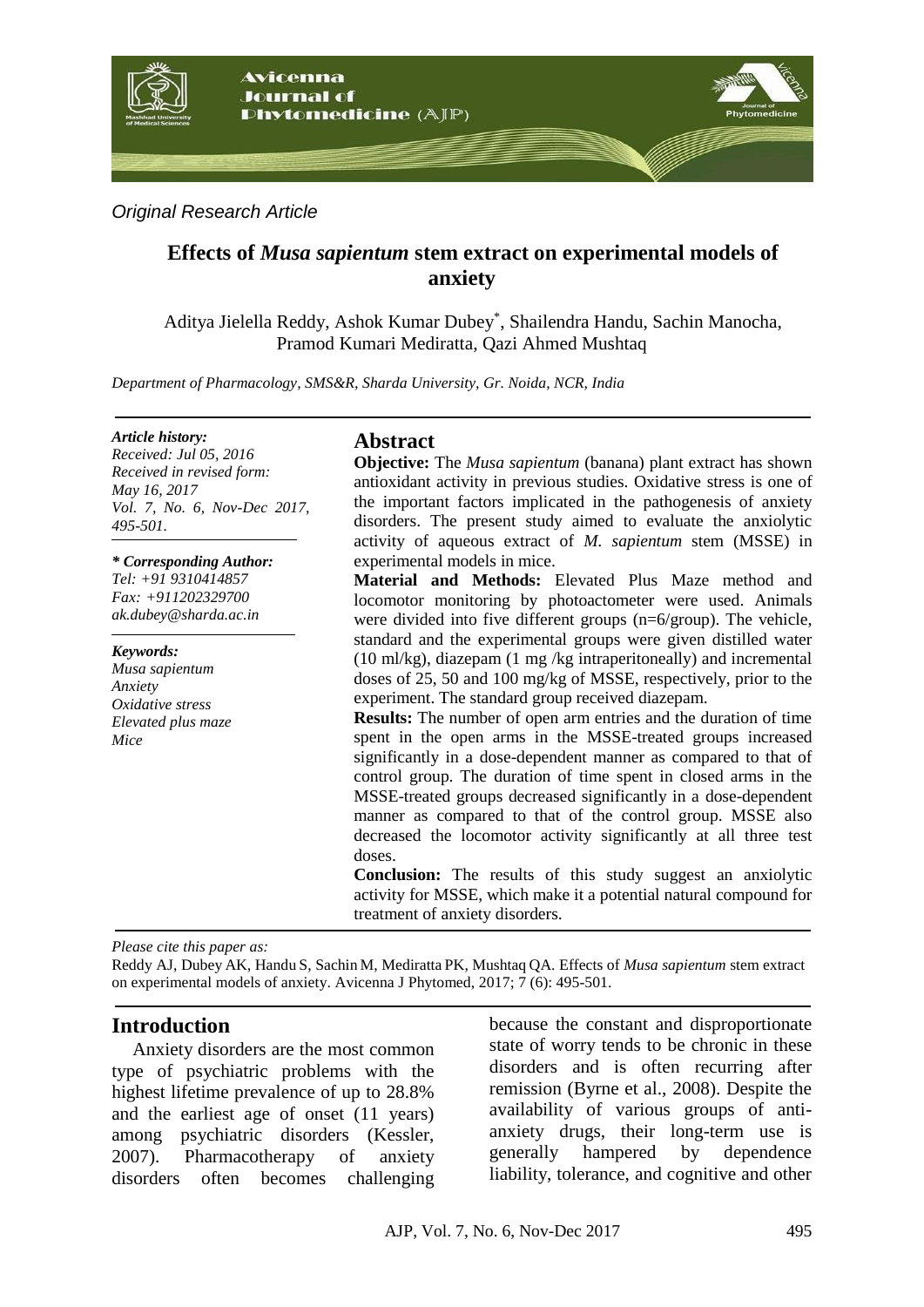behavioral side effects, apart from the economic burden of the chronic therapy (Cryan and Sweeney, 2011). Therefore, research on anti-anxiety potential of plantderived compounds has been of particular interest, as an effective herbal therapy for anxiety may be a safer and less costly alternative for the patients with anxiety disorders, especially those who have a poor socioeconomic background.

Oxidative stress has been considered as one of the important factors implicated in the, still unclearly defined, pathogenesis of anxiety disorders. Several clinical and preclinical studies have shown the presence of higher levels of oxidative biomarkers and lower levels of antioxidant defense biomarkers in the brain and peripheral tissues in patients or models of anxiety as compared to the control groups (Emhan et al., 2015; Smaga et al., 2015).

*Musa sapientum*, commonly known as banana, is a herbaceous plant of Musaceae family. Different parts of the banana plant contain carotenoids, phenolic compounds, and biogenic amines like dopamine, serotonin, noradrenaline, tryptophan, and tyrosine, which are relevant to the pathophysiology of mental disorders (Pereira and Maraschin, 2015). Studies in experimental animal models have confirmed the therapeutic potential of the extracts obtained from different parts of this plant and these extracts have been shown to possess antioxidant activity (Adewoye et al., 2009; Tsai and Huang, 2016; Reddy et al., 2016). The antioxidant activity of *M. sapientum* reported by previous studies led us to assess of its potential anxiolytic activity. The present study was undertaken to evaluate the anxiolytic activity of *M. sapientum* stem extract (MSSE) in experimental models in mice, which, to the best of our knowledge, has not been done yet.

# **Materials and Methods Animals**

Swiss albino mice of either sex weighing between 25-30g were used in this study after obtaining the permission from the Institutional Animal Ethics Committee. The animals were housed in the central animal house of the institution, under standard laboratory conditions (12hr:12hr light:dark cycle, temperature  $22 \pm 2$ °C and 30-70% humidity) and had free access to pellet diet and water, *ad libitum*. Prior to the day of experiment, animals were kept on fast overnight, though water was given *ad libitum*. The animals were acclimatized to laboratory conditions prior to experimentation and proper care was taken of the animals as per the standard guidelines of Committee for the Purpose of Control and Supervision of Experiments on Animals (CPCSEA).

### **Plant material and preparation of aqueous extract**

Fresh banana stems were collected locally in the month of October, 2015 and the stem sample was authenticated by an authorized center (National Institute of Science Communication and Information Resources). The central pale white stem under the concentric layers of leaf sheaths was cut into small pieces. Aqueous extract was prepared from these parts, lyophilized and stored in refrigerator at 4˚C, to be used in the experiments.

## **Animal models for anxiety**

*Elevated plus maze (EPM)*

The EPM apparatus consisted of two open arms (30×10 cm each), two enclosed arms  $(30\times10\times20$  cm each) and a central platform  $(10 \times 10 \text{ cm})$ , arranged in such a way that the two arms of each type were opposite to each other forming a plus sign. The maze was elevated 40 cm above the floor. Forty five min after the administration of test dose, each animal was placed in the center of the maze facing one of the enclosed arms and allowed to freely move into any of the arms. During the 5-min test period, the number of open and enclosed arms entries was recorded.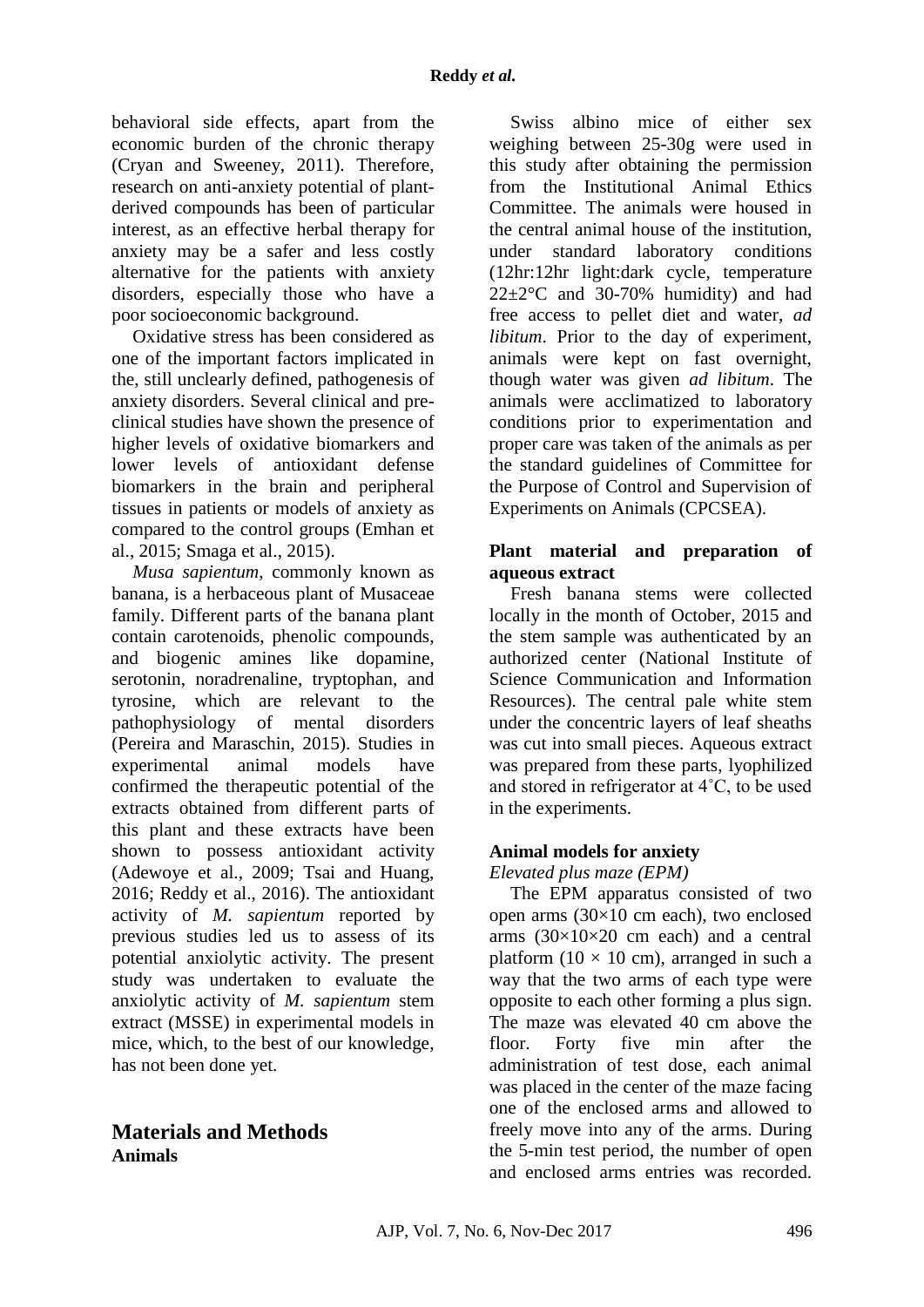The time spent in open and enclosed arms was also recorded. Entry into an arm was considered when the animal placed all four paws on the arm. Increase in the open arms entries is suggestive of an anxiolytic effect (Pellow and File, 1986; Barrett, 1991).

### *Open Field Test*

The locomotor activity was measured using a digital actophotometer  $(30 \times 30 \times$ 25 cm). The apparatus consisted of a cage, with beams of light falling on the corresponding photoelectric cells. When an animal is placed in the cage, its movement interrupts the light beams and each interruption is displayed digitally. The number of interruptions for each animal on test dose was counted for ten min and was considered as a measure of locomotor activity of the animal. A decrease in spontaneous motor activity is suggestive of sedative-hypnotic effect due to CNS depressant action of a drug.

Both of the above-mentioned tests for anxiety were carried out in five different groups (n=6/group) of mice. Based on the previous reports and pilot studies, three test groups were orally administered with incremental doses of 25, 50 and 100 mg/kg of MSSE, respectively, while the vehicle and the standard drug group were administered with distilled water (10 ml/kg) and diazepam (1mg/kg, intraperitoneally), respectively, 45 min prior to the experiments (Dikshit et al., 2011).

### **Statistical analysis**

Data were presented as mean  $\pm$  S.E.M (standard error of mean) and analyzed by one-way analysis of variance (ANOVA) followed by *post-hoc* Tukey's test. Statistical analysis was performed using SPSS version 17. Differences with p values <0.05 were considered significant.

## **Results**

**Effect of MSSE on number of closed arms entries in EPM method in mice** 

The number of enclosed arm entries in control group decreased by MSSE 25 and 50 mg/kg and increased by MSSE 100 mg/kg in the treated groups. There was an increase in the number of entries to the diazepam-treated group. The results of enclosed arm entries were inconsistent and there was no significant change in the number of entries in any group as compared to those in the control group. The results are presented in Table 1.

Table 1. Effect of MSSE on the number of enclosed arms entries by EPM method in mice.

| Group                        | <b>Treatment</b>        | No. of closed<br>arm entries<br>(Mean±SEM) |
|------------------------------|-------------------------|--------------------------------------------|
| Control (distilled<br>water) | $10 \text{ ml/kg}$ , po | $4.67 \pm 0.34$                            |
| <b>MSSE</b>                  | $25 \text{ mg/kg}$ , po | $4.34 + 0.21$                              |
| <b>MSSE</b>                  | $50mg/kg$ , po          | $4.00 \pm 0.63$                            |
| <b>MSSE</b>                  | $100$ mg/kg, po         | $5.00 \pm 0.37$                            |
| Diazepam                     | $1mg/kg$ , ip           | $7.00 \pm 0.37*$                           |
| $\sim$ $\sim$ $\sim$         | $\blacksquare$          |                                            |

\*p<0.05 as compared to control group

### **Effect of MSSE on number of open arms entries in EPM method in mice**

MSSE increased the number of open arm entries by the animals in a dosedependent manner. The results are presented in Table 2. The number of open arm entries was statistically significant (p<0.05) increased following treatment with the highest dose of MSSE (100 mg/kg) as compared to the control group. Diazepam produced a significant  $(p<0.01)$ increase in the number of open arm entries when compared to the control group. Diazepam more markedly increased the number of open arm entries as compared to the highest dose of MSSE (100 mg/kg) and the difference was statistically significant ( $p<0.05$ ).

|                                     | Table 2. Effect of MSSE on the number of open |  |  |  |  |
|-------------------------------------|-----------------------------------------------|--|--|--|--|
| arms entries by EPM method in mice. |                                               |  |  |  |  |

| Group                        | <b>Treatment</b>        | No. of open arm<br>entries<br>(Mean±SEM) |
|------------------------------|-------------------------|------------------------------------------|
| Control (distilled<br>water) | $10 \text{ ml/kg}$ , po | $2.34 \pm 0.21$                          |
| <b>MSSE</b>                  | $25 \text{ mg/kg}$ , po | $2.50 + 0.22$                            |
| <b>MSSE</b>                  | $50mg/kg$ , po          | $3.00 \pm 0.45$                          |
| <b>MSSE</b>                  | $100mg/kg$ , po         | $4.34 \pm 0.56*$                         |
| Diazepam                     | $1mg/kg$ , ip           | $7.17 \pm 0.48**$                        |

\*p<0.05 and \*\*p<0.01 compared to control group, respectively**.**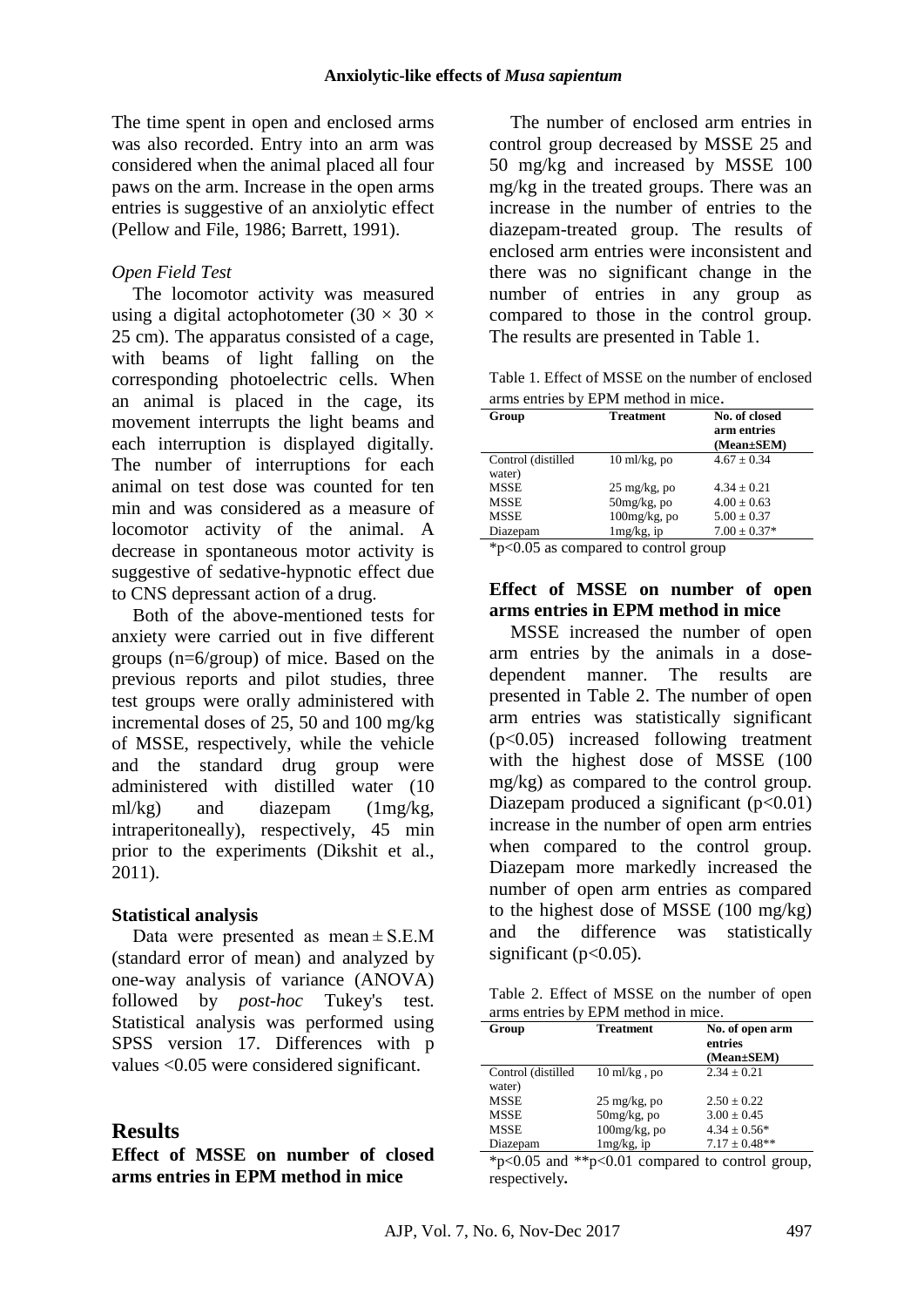#### **Effect of MSSE on time spent in enclosed arms in EPM method**

MSSE produced a dose-dependent decrease in the duration of time spent by the animals in enclosed arm. The results are presented in Table 3. The difference in the duration of time spent in enclosed arms was significant  $(p<0.01)$  when comparing middle and higher dose of MSSE (50 and 100 mg/kg) with the control group. Diazepam significantly  $(p<0.01)$  decreased the duration of time spent in enclosed arms as compared to the control. Diazepam more markedly decreased the duration of time spent in enclosed arms as compared to the higher dose of MSSE (100 mg/kg) and the difference was statistically significant ( $p<0.05$ ).

Table 3. Effect of MSSE on the time spent in enclosed arms by EPM method.

| Group             | Treatment               | Time spent in enclosed<br>$arm (sec) (Mean \pm SEM)$ |
|-------------------|-------------------------|------------------------------------------------------|
| Control           | $10 \text{ ml/kg}$ , po | $200.33 \pm 3.29$                                    |
| (distilled water) |                         |                                                      |
| <b>MSSE</b>       | $25 \text{ mg/kg}$ , po | $191.33 \pm 2.85$                                    |
| <b>MSSE</b>       | $50mg/kg$ , po          | $176.83 \pm 2.05***$                                 |
| <b>MSSE</b>       | $100$ mg/kg, po         | $171.17 \pm 4.09**$                                  |
| Diazepam          | $1mg/kg$ , ip           | $148.00 \pm 2.13**$                                  |

\*\*p<0.01 as compared to control group.

#### **Effect of MSSE on time spent in open arms in EPM method**

The results are presented in Table 4. MSSE produced a dose-dependent increase in the duration of time spent in open arms. The duration of time spent in the open arms was significantly different following treatment with MSSE 50 and 100 mg/kg  $(p<0.05$  and  $p<0.01$  respectively), when compared with the control group. Diazepam significantly increased the duration of time spent in open arms  $(p<0.01)$  as compared to the control. The increase in the time spent in the open arms induced by diazepam was more as compared to the highest dose of MSSE (100 mg/kg) and the difference was statistically significant  $(p<0.05)$ .

| Table 4. Effect of MSSE on the time spent in open |  |
|---------------------------------------------------|--|
| arms assessed by EPM method.                      |  |

| Group       | <b>Treatment</b>        | Time spent in open<br>arm (sec)<br>(Mean±SEM) |
|-------------|-------------------------|-----------------------------------------------|
| Control     | $10 \text{ ml/kg}$ , po | $70.84 \pm 3.94$                              |
| (distilled  |                         |                                               |
| water)      |                         |                                               |
| <b>MSSE</b> | $25 \text{ mg/kg}$ , po | $75.17 + 3.76$                                |
| <b>MSSE</b> | $50mg/kg$ , po          | $92.33 + 3.27*$                               |
| MSSE        | $100$ mg/kg, po         | $101.67 \pm 2.00**$                           |
| Diazepam    | $1mg/kg$ , ip           | $133.00 \pm 3.52**$                           |

\*p<0.05 and \*\*p<0.01 compared to control group, respectively.

Table 5. Effect of MSSE on the spontaneous locomotor activity in mice.

| Group                        | <b>Treatment</b>        | No. of photo beam<br>interruptions<br>(Mean±SEM) |
|------------------------------|-------------------------|--------------------------------------------------|
| Control (distilled<br>water) | $10 \text{ ml/kg}$ , po | $508.17 \pm 7.25$                                |
| <b>MSSE</b>                  | $25 \text{ mg/kg}$ , po | $448.83 + 8.06**$                                |
| <b>MSSE</b>                  | $50mg/kg$ , po          | $378.17 \pm 10.24**$                             |
| <b>MSSE</b>                  | $100$ mg/ $kg$ ,po      | $178.17 \pm 5.86***$                             |
| Diazepam                     | $1mg/kg$ , ip           | $154.00 \pm 9.88**$                              |

\*\*p<0.01as compared to control group.

#### **Effect of MSSE on locomotor activity**

MSSE decreased the number of photo beam interruptions in a dose-dependent manner (Table 5). The number of photo beam interruptions induced by all doses of MSSE (i.e. 25, 50, and 100 mg/kg) was significantly different  $(p<0.01)$  from that of the control group. Diazepam decreased the number of photo beam interruptions significantly  $(p<0.01)$  when compared to control. Although diazepam was more potent in decreasing the number of photo beam interruptions as compared to the highest dose of MSSE (100 mg/kg), the difference was not statistically significant  $(p>0.05)$ .

### **Discussion**

Pharmacotherapy that is currently available for anxiety disorders has its limitations due to various adverse effects including the risk of developing dependence and tolerance after prolonged use. The chronic therapy of this condition, which tends to recur and is often persistent, also has negative economical implications. This has raised interest for research in the area of herbal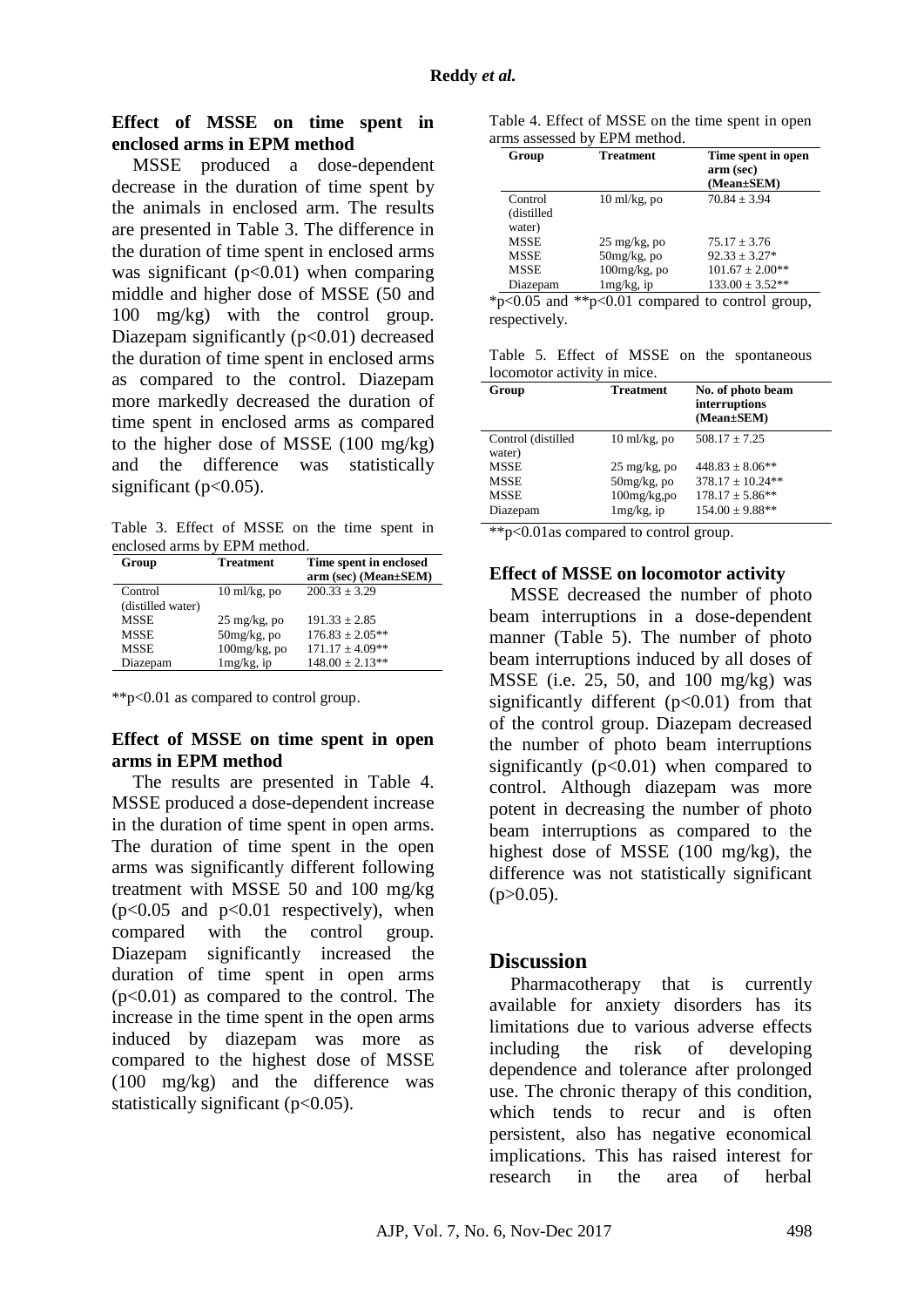psychopharmacology. Polyphenolic compounds are known to have influence on various aspects of mental health including brain plasticity, behavior, mood, and cognition (Trebaticka and Durackova, 2015). It has been shown in the earlier studies that phytochemicals from medicinal plants help to maintain normal physiological function of the major inhibitory neurotransmitters (Kumar and Khanum, 2012).

*Musa sapientum*, the banana plant commonly available in South East Asia has been shown to possess antioxidant properties in a few previous studies. A decrease in lipid peroxidation and an increase in serum superoxide dismutase could be seen in the experimental models of diabetes treated with the plant extract, indicating an antioxidant activity for the plant's extract (Adewoye et al., 2009). In another study, the plant extract was found to raise the glutathione and superoxide dismutase level while preventing increase in malondialdehyde, a lipid peroxidation marker and it was also shown to be hepatoprotective due to its antioxidant property (Dikshit et al., 2011). One study demonstrated the plant extract to possess antiulcerogenic activity and attributed the trait to its antioxidant activity (Goel et al., 2001).

Clinical and preclinical evidence indicate that mood disorders like anxiety and depression are characterized by higher levels of oxidative biomarkers and lower levels of antioxidant defense biomarkers in the brain and peripheral tissues (Emhan et al., 2015). Oxidative stress has often been cited as one of the important factors involved in the genesis of anxiety disorders. Patients with anxiety disorders have been found to have significantly higher total oxidant status and oxidative stress index as compared to the control groups (Emhan et al., 2015; Sajja et al., 2015).

Evaluation of antioxidative status, by measuring the redox potential of urine, has shown that normal anxiety state values

corresponded to low urine redox potentials, whereas higher anxiety states are associated with high urinary redox potential (Grases et al., 2014). Studies using knockout or over-expression of antioxidant enzymes have found oxidative stress to be directly involved in the pathogenesis of anxiety-like behavior, with the related factors of oxidative stress such as impaired function of different mitochondrial proteins, inflammatory cytokines, and neurotrophic factors also playing important roles in the disorder, suggesting that a therapy specifically aimed at reducing the reactive species production may have a beneficial effect in reducing anxiety (Krolow et al., 2014).

EPM is commonly used for screening anxiety-modulating drugs. The test is based on the natural tendency of the rodents to avoid open spaces and uses the conflict between exploration and avoidance. Provoked behavior in the EPM has been suggested to include elements of fear, exploration, and approach / avoidance conflict reflecting anxiety and motor activity. Suppression of the tendency of the mice to prefer the closed arms is indicative of anxiolytic activity of the test compound (Michel, 2015).

This study was undertaken to evaluate the potential of MSSE as an anxiolytic compound considering its already reported antioxidant activity. The results of the study suggest significant anxiolytic activity for MSSE as compared to the control group at the dose range of 50-100 mg/kg. As expected, diazepam, a benzodiazepine drug, produced significant anxiolytic effect as compared to the control group, consistent with the results of numerous earlier studies, which have established diazepam's anxiolytic effects in various screening procedures, including the EPM method (Hajhashemi et al., 2010). MSSE also significantly decreased the spontaneous motor activity, assessed by the actophotometer, which was comparable to the effect of diazepam. Though the effects on locomotor activity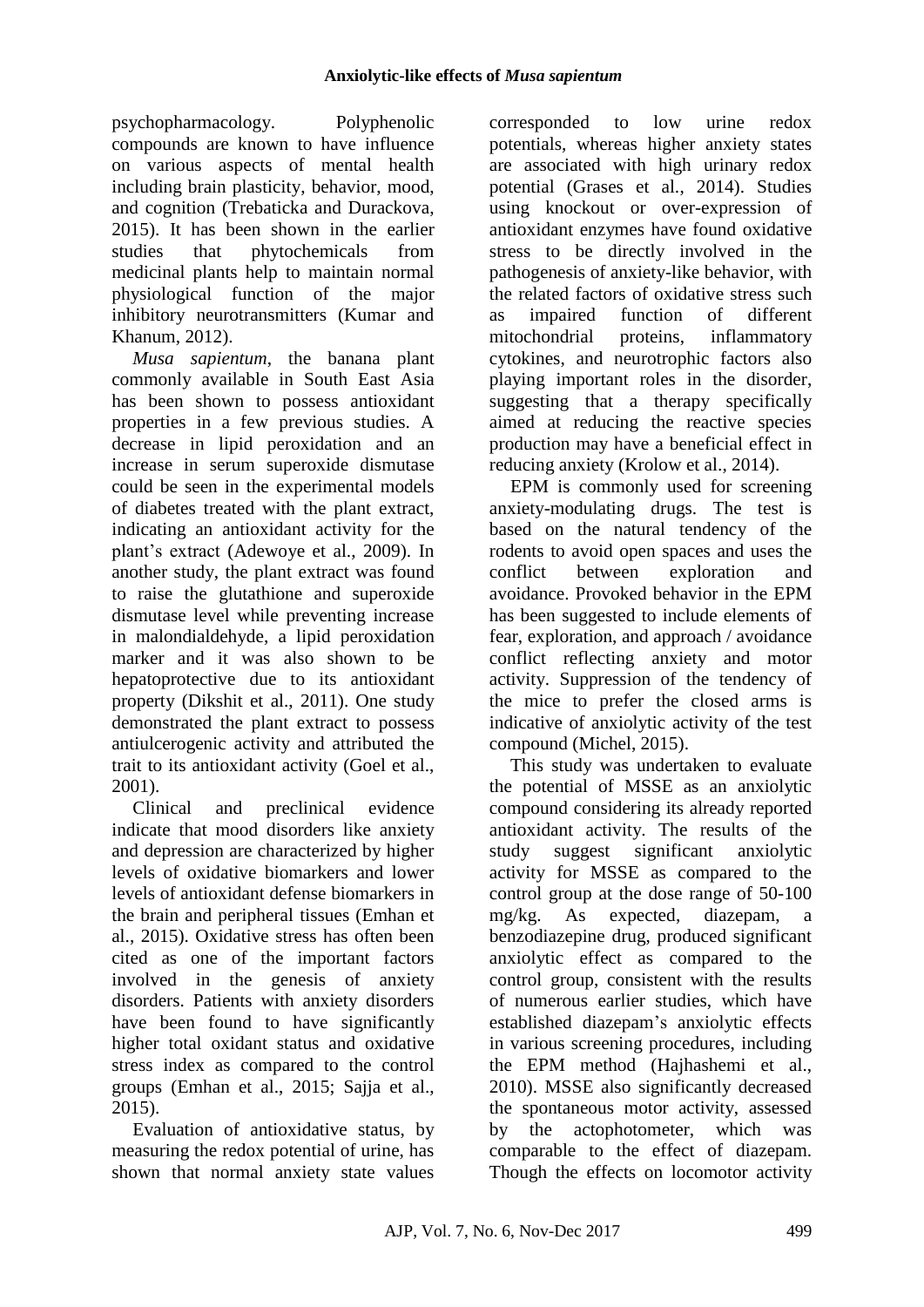were comparable to the effects of diazepam, the anxiolytic effect assessed by EPM was significantly less than that of diazepam. It is not possible to draw inference from these results to the mechanistic resemblance of MSSE with benzodiazepines.

This was a preliminary exploratory study, carried out to evaluate the anxiolytic potential of MSSE, based on the background of previous studies showing its antioxidant properties. The antioxidant activity may have played a role in the significant anxiolytic effects produced by MSSE in the present study but there could be other independent or interlinked mechanisms involved which need to be further elucidated in future studies.

Results from this experimental study show the presence of a significant dosedependent anxiolytic activity for MSSE, suggesting it to be a potential natural compound for treatment of anxiety disorders. However, further studies are required to identify the active constituents of the extract and ascertain its effectiveness and mechanism of action in anxiety.

#### **Acknowledgement**

The authors are grateful to Dr Ashish Kumar, Central Animal House, Sharda University, for his technical support.

### **Conflict of interest**

The authors have no conflicts of interest to declare.

## **References**

- Adewoye EO, Taiwo VO, Olayioye FA. 2009. Anti-oxidant and anti-hyperglycemic activities of musa sapientum root extracts in alloxaninduced diabetic rats. Afr J Med Med Sci, 38:109-117.
- Barrett JE. 1991. Animal behavior models in the analysis and understanding of anxiolytic drugs acting at serotonin receptors. In: Olivier B, Mos J, Slangen JL, editors. Animal models in psychopharmacology. Switzerland: Basel Birkhauser Verlag, pp. 37–52.
- Cryan JF, Sweeney FF. 2011.The age of anxiety: role of animal models of anxiolytic action in drug discovery. Br J Pharmacol, 164:1129- 1161.
- Dikshit P, Tyagi MK, Shukla K, Sharma S, Gambhir JK, Shukla R. 2011. Hepatoprotective effect of stem of Musa sapientum Linn in rats intoxicated with carbon tetrachloride. Ann Hepatol, 10:333-339.
- Emhan A, Selek S, Bayazıt H, Fatih Kİ, Katı M, Aksoy N. 2015. Evaluation of oxidative and antioxidative parameters in generalized anxiety disorder. Psychiatry Res, 230:806-810.
- Goel RK, Sairam K, Rao CV. 2001. Role of gastric antioxidant and anti-Helicobactor pylori activities in antiulcerogenic activity of plantain banana (Musa sapientum var. paradisiaca). Indian J Exp Biol, 39:719-722.
- Grases G, Colom MA, Fernandez RA, Costa-Bauzá A, Grases F. 2014. Evidence of higher oxidative status in depression and anxiety. Oxid Med Cell Longev, doi: 10.1155/2014/430216.
- Hajhashemi V, Rabbani M, Ghanadi A, Davari E. 2010. Evaluation of antianxiety and sedative effects of essential oil of Ducrosia anethifolia in mice. Clinics, 65:1037-1042.
- Kessler RC. 2007. The global burden of anxiety and mood disorders: putting the European Study of the Epidemiology of Mental Disorders (ESEMeD) findings into perspective. J Clin Psychiatry,68:10-19.
- Krolow R, Arcego DM, Noschang C, Weis SN, Dalmaz C. 2014. Oxidative imbalance and anxiety disorders. Curr Neuropharmacol, 12:193-204.
- Kumar GP, Khanum F. 2012. Neuroprotective potential of phytochemicals. Pharmacogn Rev, 6:81-90.
- Michel Bourin. 2015. Animal models for screening anxiolytic-like drugs: a perspective. Dialogues Clin Neurosci, 17:295-303.
- Pellow S, File S. 1986. Anxiolytic and anxiogenic drug effects on exploratory activity in an elevated plus-maze: a novel test of anxiety in the rat. Pharmacol Biochem Behav, 24:525- 529
- Pereira A, Maraschin M. 2015. Banana (Musa spp) from peel to pulp: ethnopharmacology, source of bioactive compounds and its relevance for human health. J Ethnopharmacol, 160:149-163.
- Reddy AJ, Handu SS, Dubey AK, Mediratta PK, Shukla R, Ahmed QM. 2016. Effect of Musa sapientum Stem Extract on Animal Models of Depression. Pharmacogn Res, 8:249-252.
- Roy-Byrne PP, Davidson KW, Kessler RC, Asmundson GJ, Goodwin RD, Kubzansky L, Lydiard RB, Massie MJ, Katon W, Laden SK, Stein MB. 2008. Anxiety disorders and